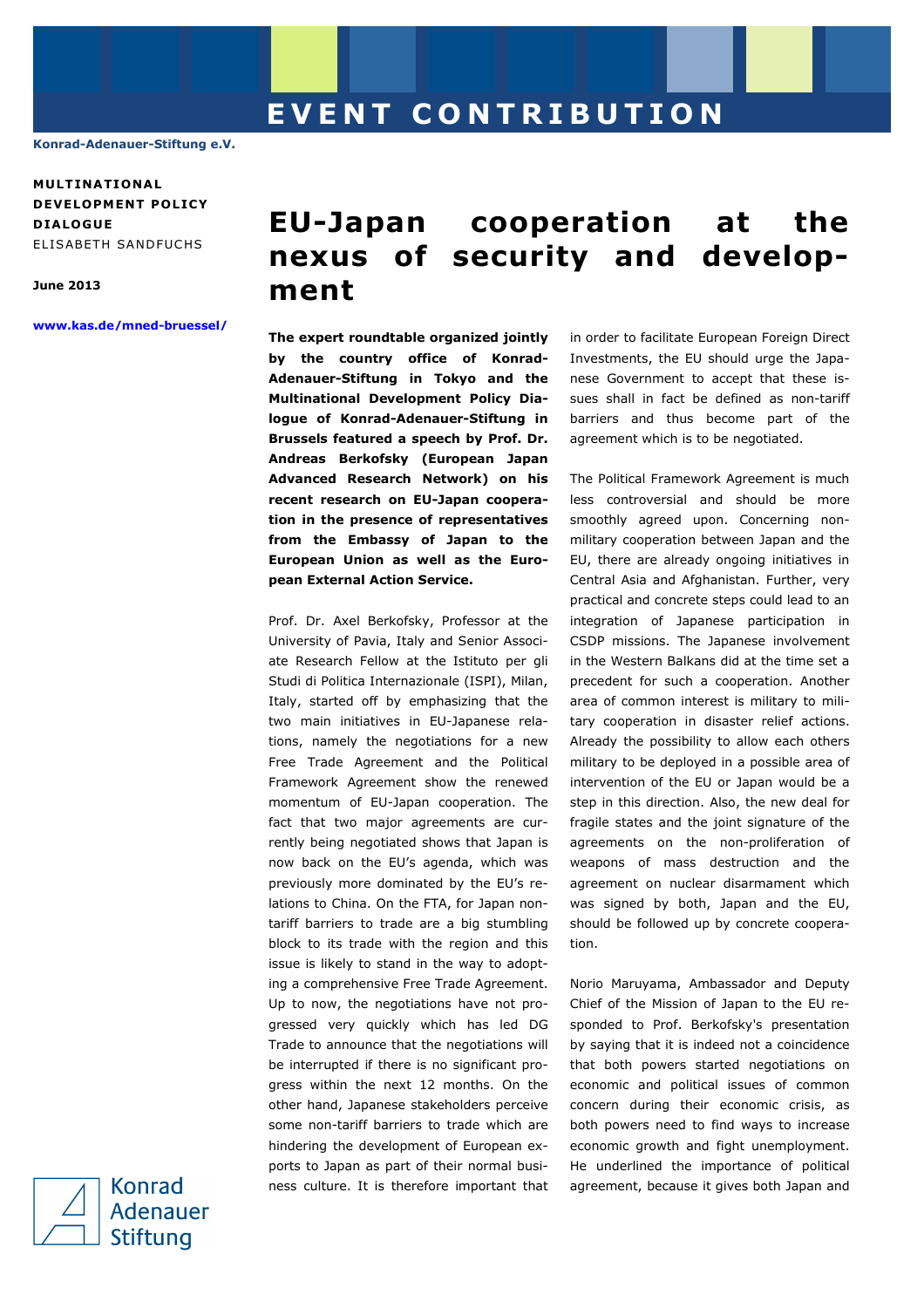## **Konrad-Adenauer-Stiftung e.V.**

**MULT INAT IONA L DEVELOPMENT POLICY D IALOGUE**  ELISABETH SANDFUCHS

## **June 2013**

**www.kas.de/mned-bruessel/**

the EU a legal platform to tackle their common challenges. As for the crises response and crises management, besides the intense cooperation with the EEAS, Japan is working together with the EC on issues such as disaster prevention and appreciates very much the comprehensive approach adopted by the EU which brings closer development and security. As to Japans role in the global security environment, Japan wants to participate to increase stability in a responsible way. This means in the case of Japan, because of the constitutional constraints, that it attaches more importance to a development aspect of the contribution to the security and stability (including civilian contribution) than a military one ('Japan goes by shoes rather than by boots.'). This is already happening in Iraq, Afghanistan and other potential engagements are not excluded, such as in the Middle East, the Horn of Africa and Mali/Sahel region. Ambassador Maruyama confirmed that Japan is already engaged in peace-building as well as in training and capacity building of people engaged in law enforcement activities (police, judges etc). He also underlined the important effort Japan undertakes for gendermainstreaming. As for the contribution of Self Defence Forces, he mentioned the Japanese participation to the anti piracy operation off the coast of Somalia, and the excellent cooperation with EUNAVFOR. He also mentioned natural disaster relief as an important area of activity for the Japanese Self-Defense Forces. Furthermore, Ambassador Maruyama recalled that the recommendation to collaborate on nuclear disarmament is interesting and relevant. He pointed out that the fact Japan does not possess any nuclear weapons is surely not giving to Japan a strongest negotiating position to bring other countries to decrease or eliminate their stock of nuclear weapons, nevertheless, Japan shares the big responsibility with the EU to realize it.

Joaquín Tasso-Vilallonga, Deputy Head of the Security Policy Division, European External Action Service, confirmed that the EU is currently redefining its engagement in Asian security issues. The EU already participates in a number of relevant security fora such as the G8 and the ASEAN Regional

Forum; holds regular political and security dialogues with several countries in the region; and provides substantial development and security-related assistance. An enhanced involvement in Asian security would be desirable in order to better promote European interest in the region. EU and Japan shared values, our mutual commitment to peace, human rights, international law and multilateralism and fact of being two of the world's largest aid donors, make us natural partners in addressing the security and development nexus. In terms of specific areas of cooperation, in addition to the desired participation in CSDP missions, disaster relief is certainly an area of common interest. It should however be kept in mind that the EU humanitarian assistance policy is primarily civilian and that the use of military means can only be considered as a last resort option. Other areas in which the EU and Japan could develop further cooperation are: broader maritime security issues (i.e., beyond counter-piracy), building regional capacities for CBRN risk mitigation (the EU has recently opened a regional CBRN Centre of Excellence in Manila and is exploring the possibility of opening another one in Central Asia), disarmament and non-proliferation, cyber-security (including the promotion of confidence building measures and responsible State behaviour in cyberspace), counter-terrorism (including countering violent extremism), as well as conflict prevention and peace-building, including mediation and dialogue facilitation.

Radoslav Tyszkiewicz, Division North East Asia and the Pacific, European External Action Service also underlined the importance of the ongoing negotiations for a Strategic Partnership Agreement and the Free Trade Agreement and emphasized that both agreements will be of a legally binding nature. Concerning the recommendations of Prof. Berkofsky he underlined cooperation in non-combat operations, on fragile states, crisis management as potentially fruitful areas of common activity. It would be also interesting for the EU to exchange some best practices with Japan on the improvement of dialogue between military and civilian officials. Tyszkiewicz mentioned also an agreement which has already been signed